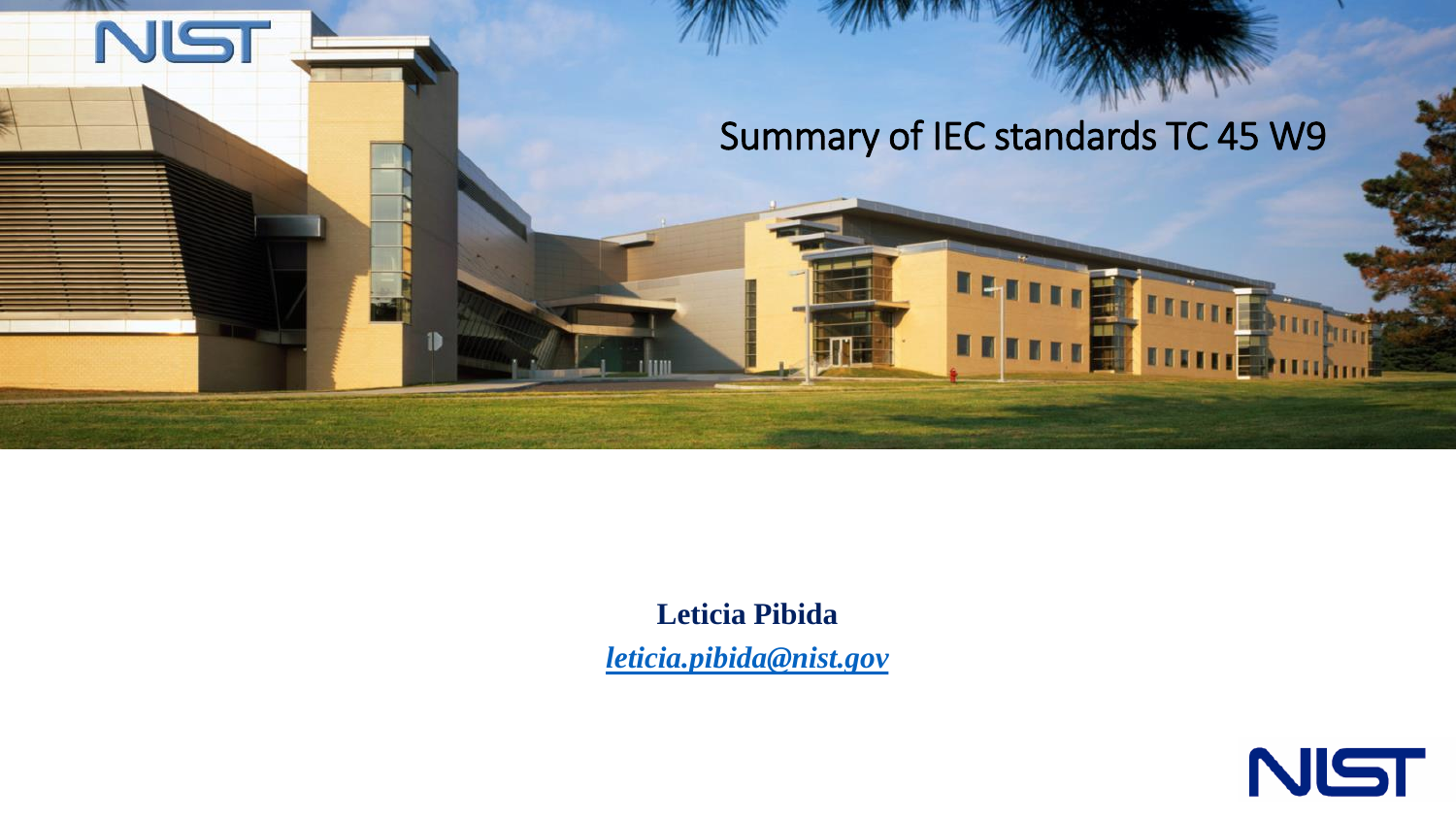# *General Information about IEC Standards*

- International Electrotechnical Commission (IEC) have members come from all around the world
- Standards are developed under Technical Committees (TCs)
- TC 45 covers nuclear instrumentations
- Scope of TC 45:
	- ‒ To prepare international standards relating to electrical and electronic equipment and systems for instrumentation specific to nuclear applications.
- WG 9 is under TC 45 covers Detectors and systems
- Scope of WG 9:
	- ‒ Preparation of standards and guides concerned with detectors of ionizing radiation and systems, associated electronics and multichannel analyzers, and integrated systems containing such detectors and analyzers, with particular emphasis on characteristics and test procedures.
- IEC standards are used to develop European Standards adopted by CENELEC

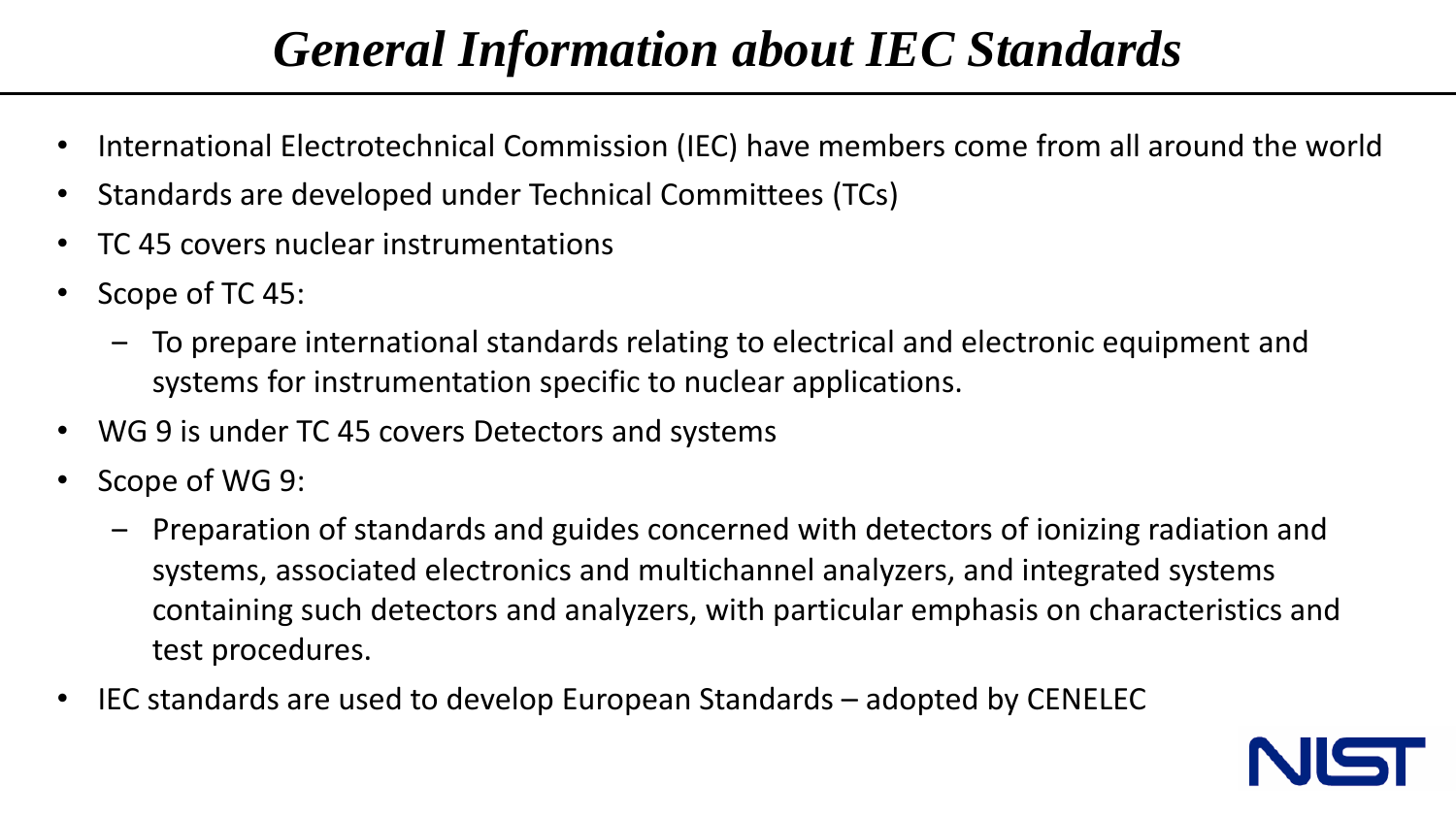## *IEC Standards Related to Metrology – TC 45 WG 9*

#### **New standard under development:**

• IEC 63047 - Data format for list-mode digital data acquisition used in radiation detection and measurement.

Lead by Jan Paepen from JRC and John Keighley from NPL

#### **Published standards that need revision:**

- IEC 60462 Ed.2: Photomultiplier tubes for scintillation counting Test procedures
- IEC 61145 Ed.1.0: Calibration and usage of ionization chamber systems for assay of radionuclides – Revision lead by Jan Paepen and John Keighley 2019
- IEC 61304 Ed.1.0: Liquid scintillation counting systems Performance verification
- IEC 61452 Ed.1.0: Measurement of gamma-ray emission rates of radionuclides Calibration and use of germanium spectrometers – Revision lead by Marie Christine Lepy and Leticia Pibida 2019

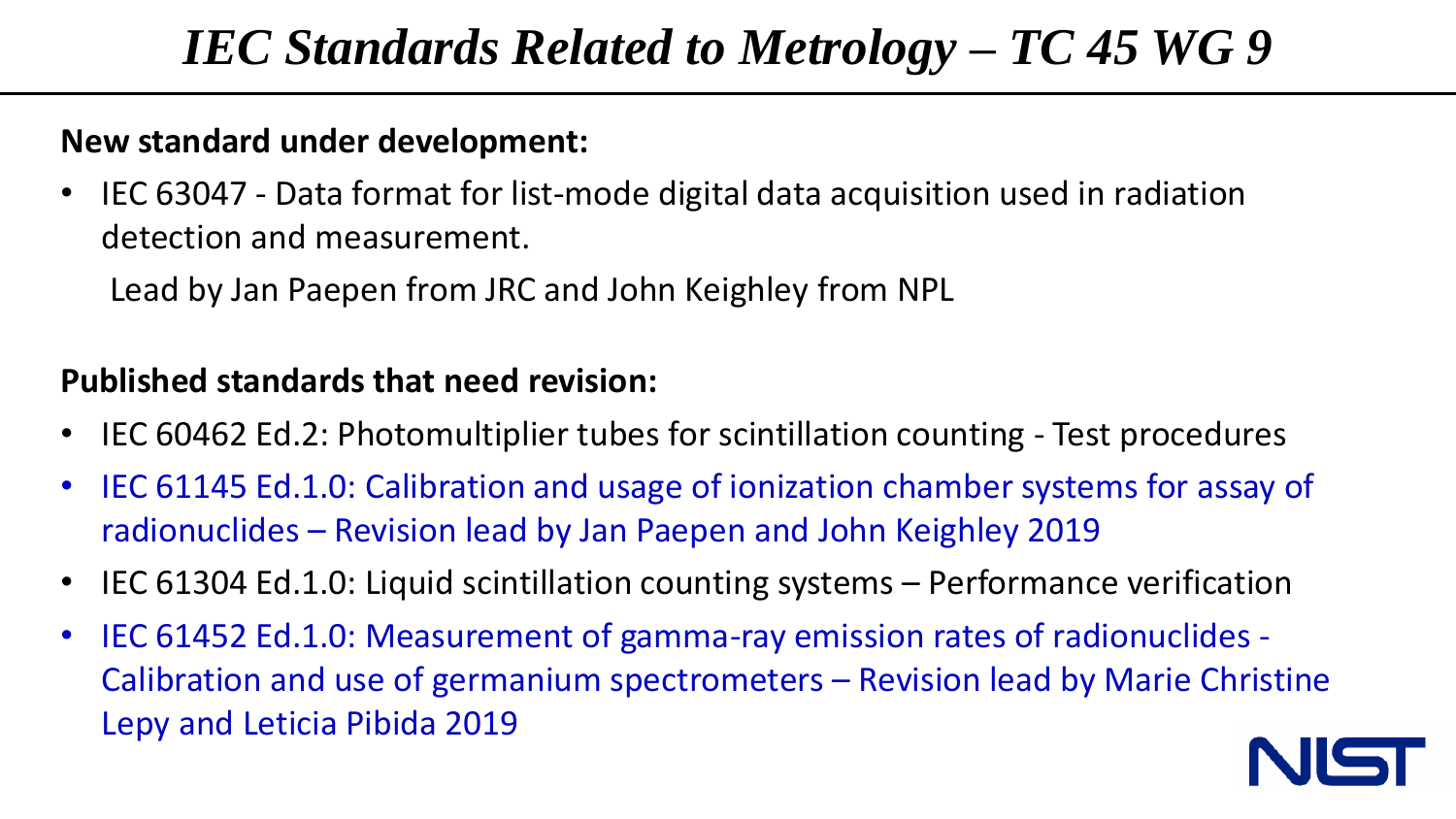# *HPGe Related Standards*

- IEC 60973:1989 Test procedures for germanium gamma-ray detectors (Developed under IEC TC 45 WG 10)
- ISO/DIS 20042:2019 Measurement of radioactivity Gamma-ray emitting radionuclides Generic test method using gamma-ray spectrometry (Developed under ISO TC 85 SC 2 WG 17)
- IEC 61435 High-purity germanium crystals for radiation detectors Test methods (Developed under IEC TC 45)
- ISO 19017:2015(en) Guidance for gamma spectrometry measurement of radioactive waste (Developed under ISO/TC 085/SC 05)
- ISO 19581:2017(en) Measurement of radioactivity Gamma emitting radionuclides Rapid screening method using scintillation detector gamma-ray spectrometry (Developed under ISO TC 85 SC 2)
- ISO 18589-3:2015(en) Measurement of radioactivity in the environment Soil Part 3: Test method of gammaemitting radionuclides using gamma-ray spectrometry (Developed under ISO TC 85 SC 2)
- ISO 10703:2007(en) Water quality Determination of the activity concentration of radionuclides Method by high resolution gamma-ray spectrometry (Developed under ISO TC 147)
- IEEE 63147-2017 IEEE/IEC International Standard Criteria for accident monitoring instrumentation for nuclear power generating stations. 759-1984 - IEEE Standard Test Procedures for Semiconductor X-Ray Energy Spectrometers

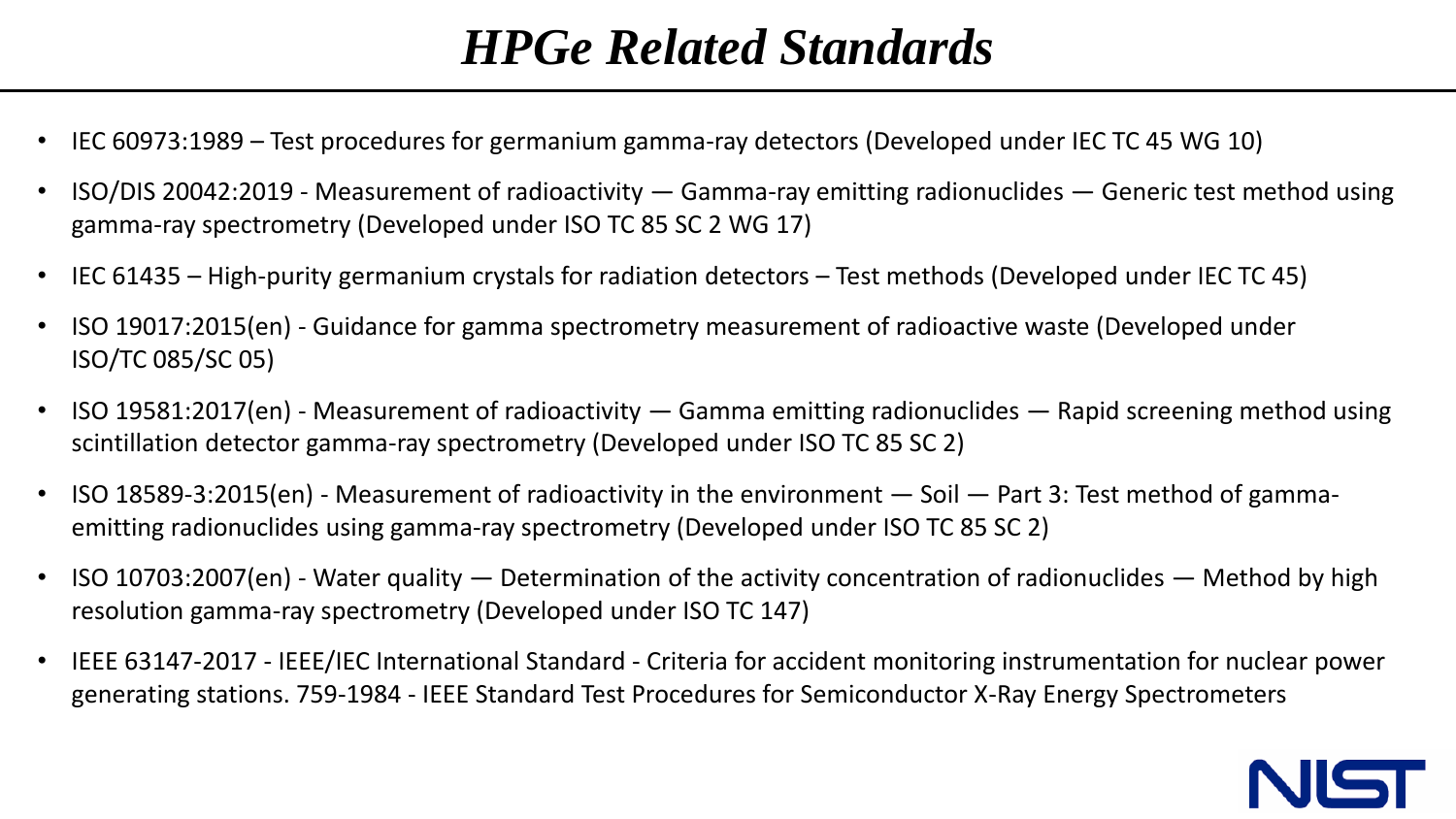## *IEC 61452 Standard – Subjects Covered*

- Instrument installation
- Peak analysis and calibration procedures energy calibration, peak fitting, efficiency
- Gamma-ray measurements all corrections applied to measurements
- Performance tests of spectrometry system
- Performance test of the analysis software
- Verification of the entire analysis process
- Radionuclide identification
- Uncertainties and uncertainty propagation
- Annex  $A$  Procedures for characterization of the gamma-ray spectrometer
	- $\checkmark$  Mainly analog electronics need to add digital electronics
- Annex  $B M$ easurement of peak position, net area and their uncertainties
- Annex  $C$  Equations for the corrections of cascade gamma-ray summing
- Annex  $D$  Construction of shields for spectrometer

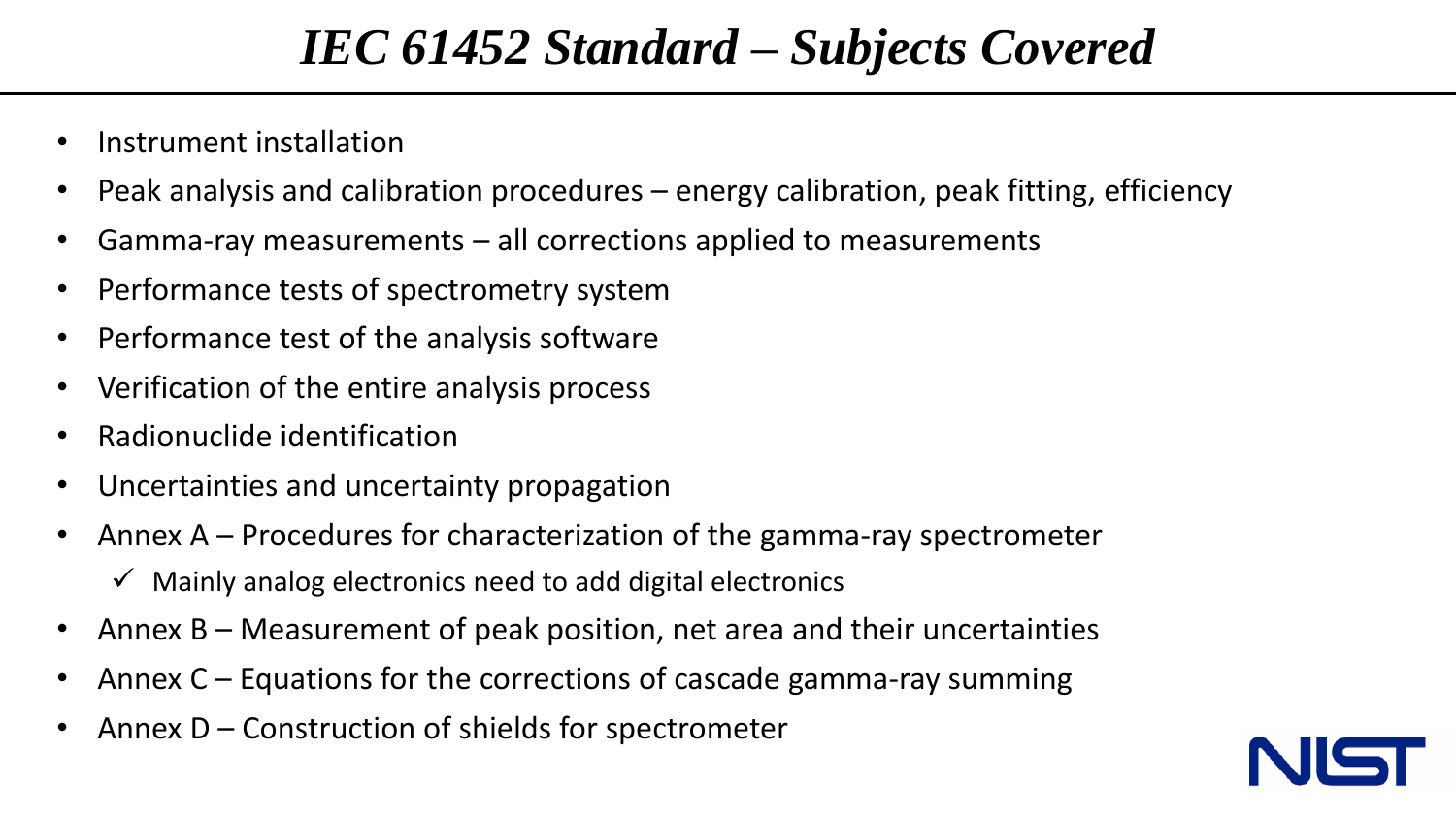# *IEC 61452 Standard (Cont.)*

#### **First draft of the revision added the following changes:**

- Digital electronics
- Additional information on uncertainty evaluation
- Correction factors
- Monte Carlo simulations
- Newer references will be added in the next draft

During the April 2019 IEC TC 45 meeting it was decided to add more information to each of these sections

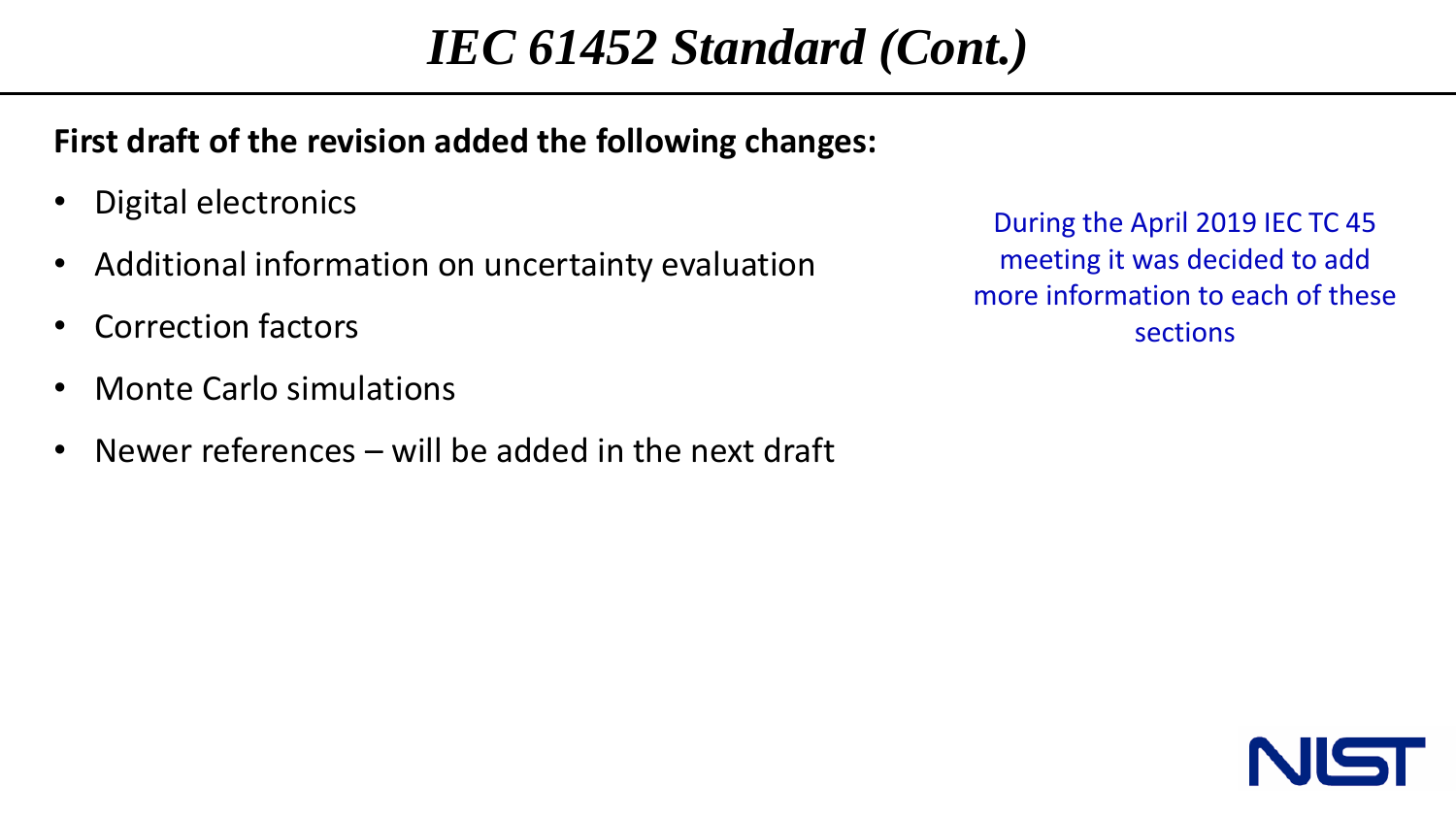#### *IEC 60973:1989 Standard*

#### **Covers the following:**

- Describes the types of detectors
- Describes the photon interactions with matter
- General requirements: high voltage max., when recalibration is needed
- Calculation of peak area and spectral background
- Calculation of peak center, FWHM, FW0.1M, FW0.2M, peak-to-Compton ratio
- Describes peak asymmetry, linewidth, resolution
- Describes efficiency measurements of point sources and reentrant beakers
- Describes certified solutions and standard materials and required certificates
- Time resolution measurements
- Low background Ge detectors

It provides description as a text book without to many requirements, it gives general information, can use ISO 20042 and IEC 61452 standards instead

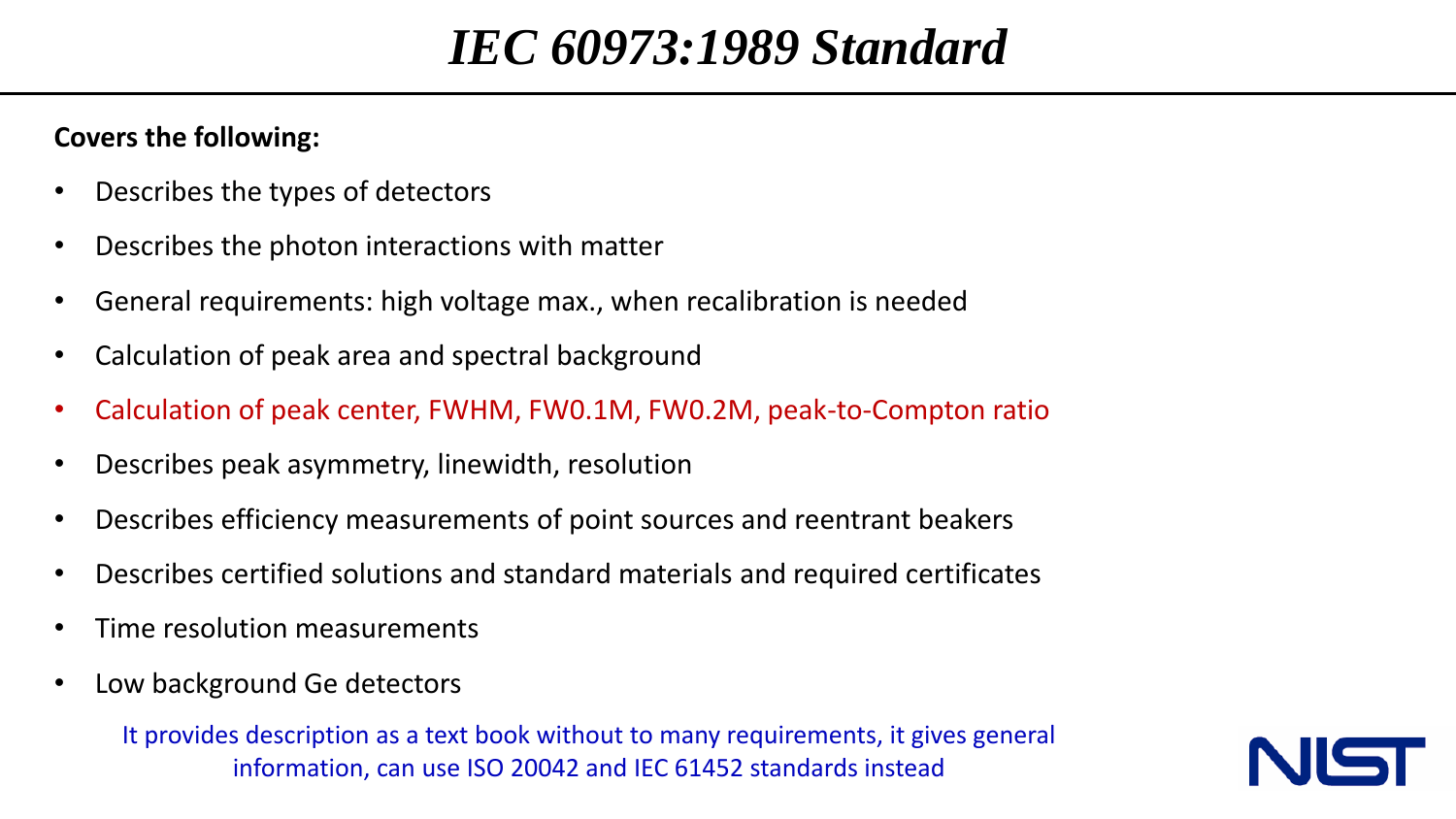## *ISO/DIS 20042:2019 Standard*

#### **Covers the following:**

- Calculation of peak area and spectral background
- Customer requirements and selecting the equipment to perform the measurements
- Instrument operation and maintenance
- Nuclear decay data
- Energy and efficiency calibration procedure (not as detailed as IEC 61452)
- Reference sources
- Sample measurement procedure
- Spectrum analysis
- Reporting measurement results Test report
- Quality assurance and quality control program

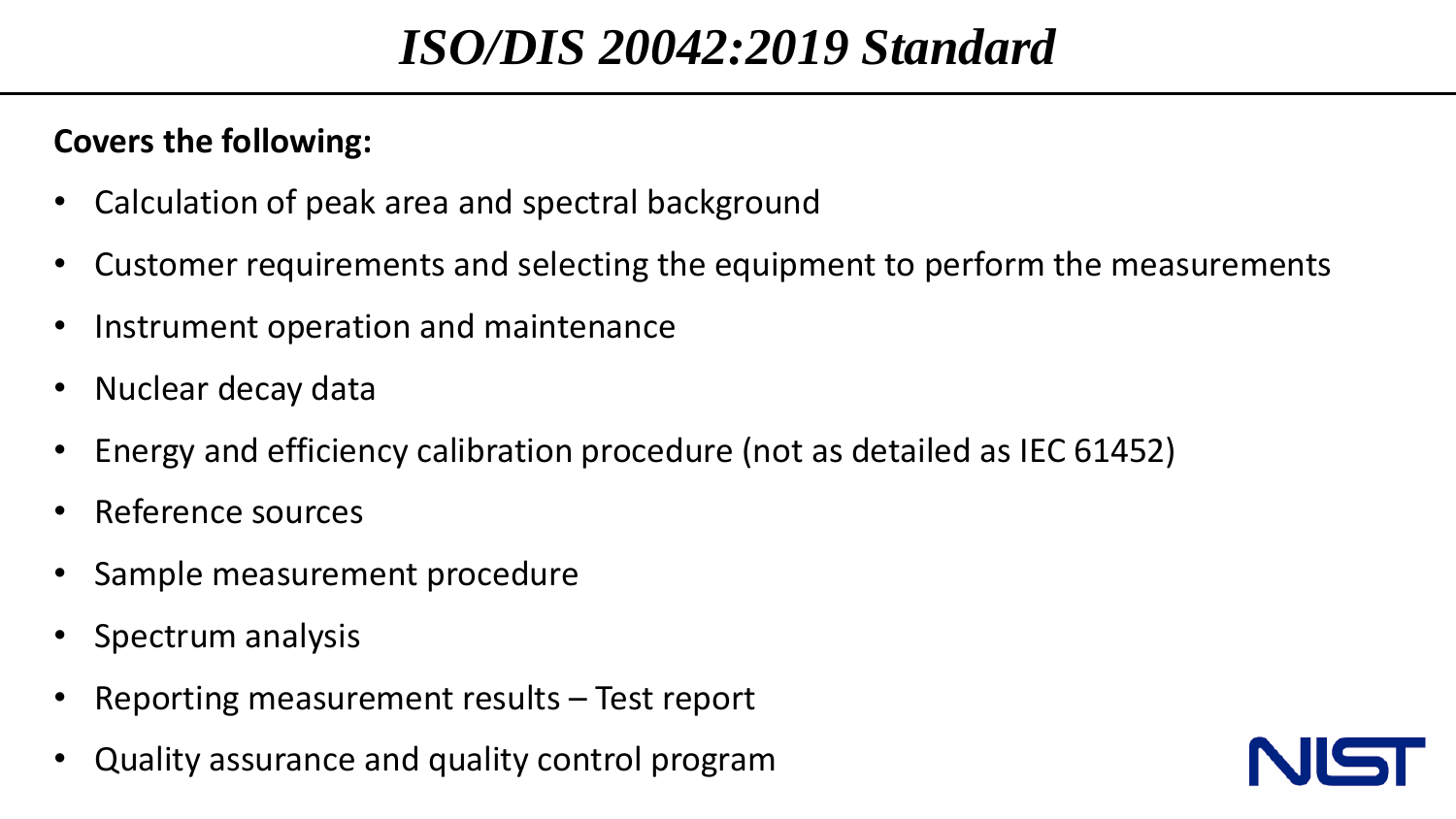#### *Observations*

- It will extremely valuable if members of the ICRM gamma-ray spectrometry working group will provide input in the revision of this standard
- It is possible to circulate a water marked document within the ICRM GSWG so comments can be sent back to the project leaders
- It is also possible to become an IEC TC 45 member within your country
- We are working with ISO TC 85 SC 2 WG 17 so we can get their comments to ensure that standards are not contradicting/overlapping each other